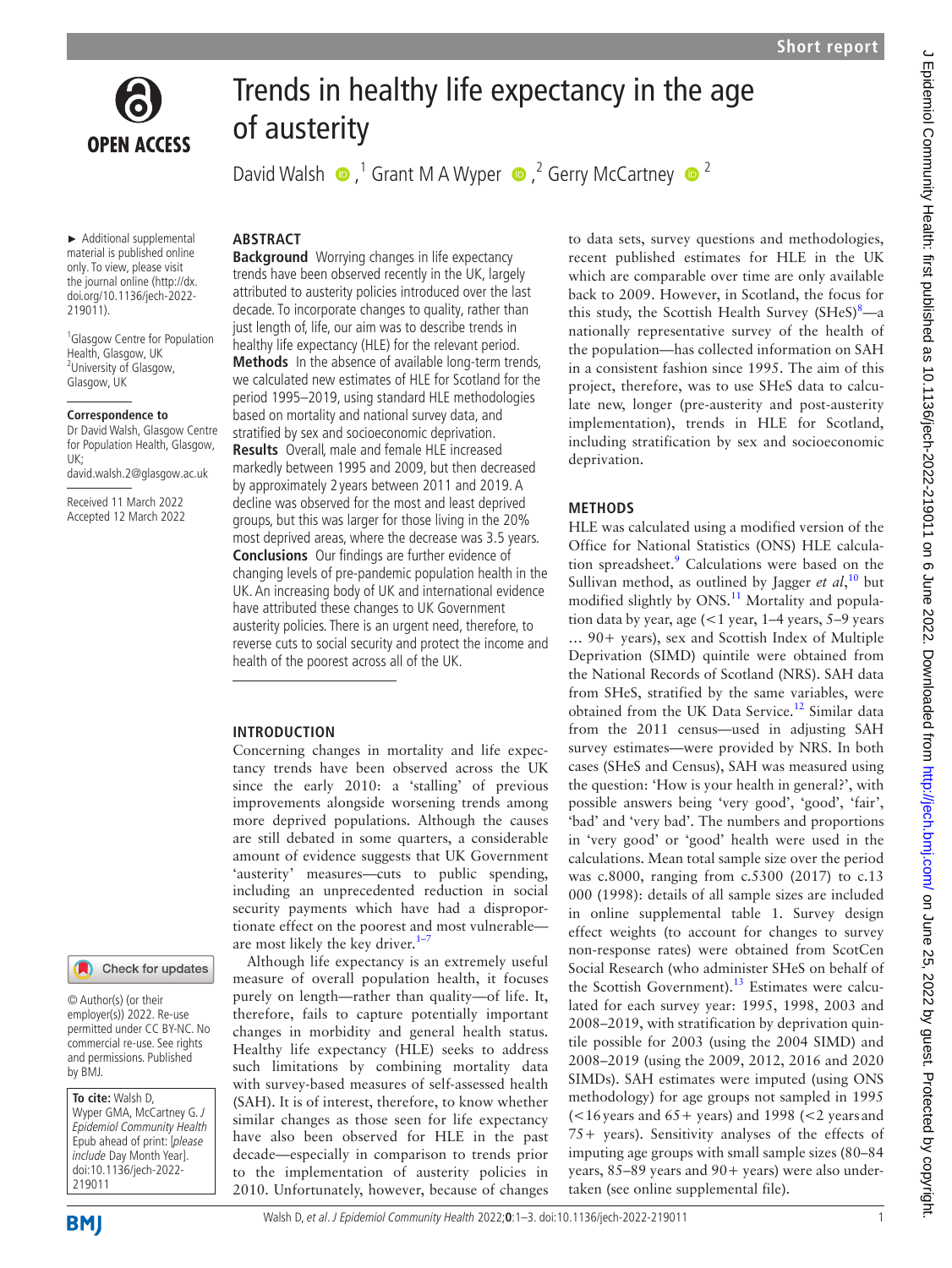

<span id="page-1-0"></span>**Figure 1** Healthy life expectancy, Scotland 1995–2019, males (top) and females (bottom).

#### **RESULTS**

For both males and females, HLE increased markedly, by approximately 9years, between 1995 and 2009 [\(figure](#page-1-0) 1). However, in both cases, HLE decreased by approximately 2years between 2011 and 2019 (although for males, there is some overlap of 95% CIs).

In our restricted time series analyses, a similar (increasing then declining) trend in HLE can be seen for the least deprived 20% of the Scottish population ([figure](#page-1-1) 2). There is notably more fluctuation in the trend for the most deprived quintile; however, the decline between 2011 and 2019 is much greater (3.5 years) than



<span id="page-1-1"></span>**Figure 2** Healthy life expectancy, Scotland, and 20% most and least deprived populations 1995–2019.

the fall observed for the least deprived population (2.1 years). However, given the smaller sample sizes, there is overlap of 95% CIs over the period; thus, we must be cautious in our interpretation of the trends.

The effect of imputing SAH estimates for older age groups with smaller sample sizes was, broadly, to lower the level of HLE in particular years; however, it did not alter the overall trends reported here ([online supplemental figures A,B\)](https://dx.doi.org/10.1136/jech-2022-219011).

## **DISCUSSION**

Given the use of survey data and the associated uncertainty around the exact values of estimates, we must be cautious in our interpretation of the analyses shown here. Nonetheless, these newly calculated estimates for Scotland suggest that levels of HLE fell by approximately 2years between 2011 and 2019, with a greater decline among the 20% most deprived population. This contrasts markedly with previously increasing trends. Previous research has shown a slowdown in improvement in life expectancy over the same period. These findings emphasise the importance of monitoring HLE, in highlighting that in terms of this marker of population health, the rate of improvement has not only slowed but is actually in decline.

Limitations of this work include the fact that SAH estimates had to be imputed for younger and older age groups in the earliest two survey years (1995 and 1998), and that 2001 census data could not be used to adjust estimates in the earlier time period because a different SAH question was used in that census. Sample sizes in some age groups—especially when stratified by deprivation quintile—were small; however, sensitivity analyses suggest that imputation does not affect the overall trends shown here. National survey response rates (including those of SHeS) have declined in recent years: although additional weighting seeks to account for that, the data are likely to be skewed by a 'healthy respondent' bias,<sup>14</sup> which would overestimate HLE in the population. This bias would particularly overestimate HLE among those living in the most deprived areas, and in the later time periods, meaning that our interpretation of inequality in HLE trends, and the scale of the decline, are both likely to be understated. Despite these limitations, the study helps to fill a gap in terms of recent trends in HLE in Scotland before and after the implementation of austerity policies, and is based on a robust methodology used in UK national statistical publications.

The trends shown here are similar to those produced by the Scottish Public Health Observatory for males and females for the years 2009–2016, based on different national survey data (Scottish Household Survey).<sup>15</sup> The female trends also correspond with trends published by NRS, based on Annual Population Survey data; however, while those NRS figures also show a decline in male HLE from 2015/2017, they also show an increase between 2009/2011 and 2015/2017, which differs from the trend shown here, and requires further investigation.<sup>16</sup> However, our results also correspond with analyses undertaken for the whole of the UK by Welsh *et al*: using different survey data, this showed a decline in HLE of almost 2years (males) and more than 3 years (females) between 2008 and  $2016$ <sup>17</sup> ONS have also recently highlighted decreases in male and female HLE in recent years (2014/2016 to 2017/2019) across all parts of the UK, with the decreases for females in Scotland and the UK as a whole particularly notable.<sup>18</sup> These decreases are in sharp contrast to previously increasing trends in HLE shown by ONS (although using different methodologies and survey data).<sup>19</sup> Our analyses, therefore, add to increasing evidence of a marked change to trends in HLE in the UK in recent years, similar to those shown in various analyses of mortality and life expectancy data. $1-7$